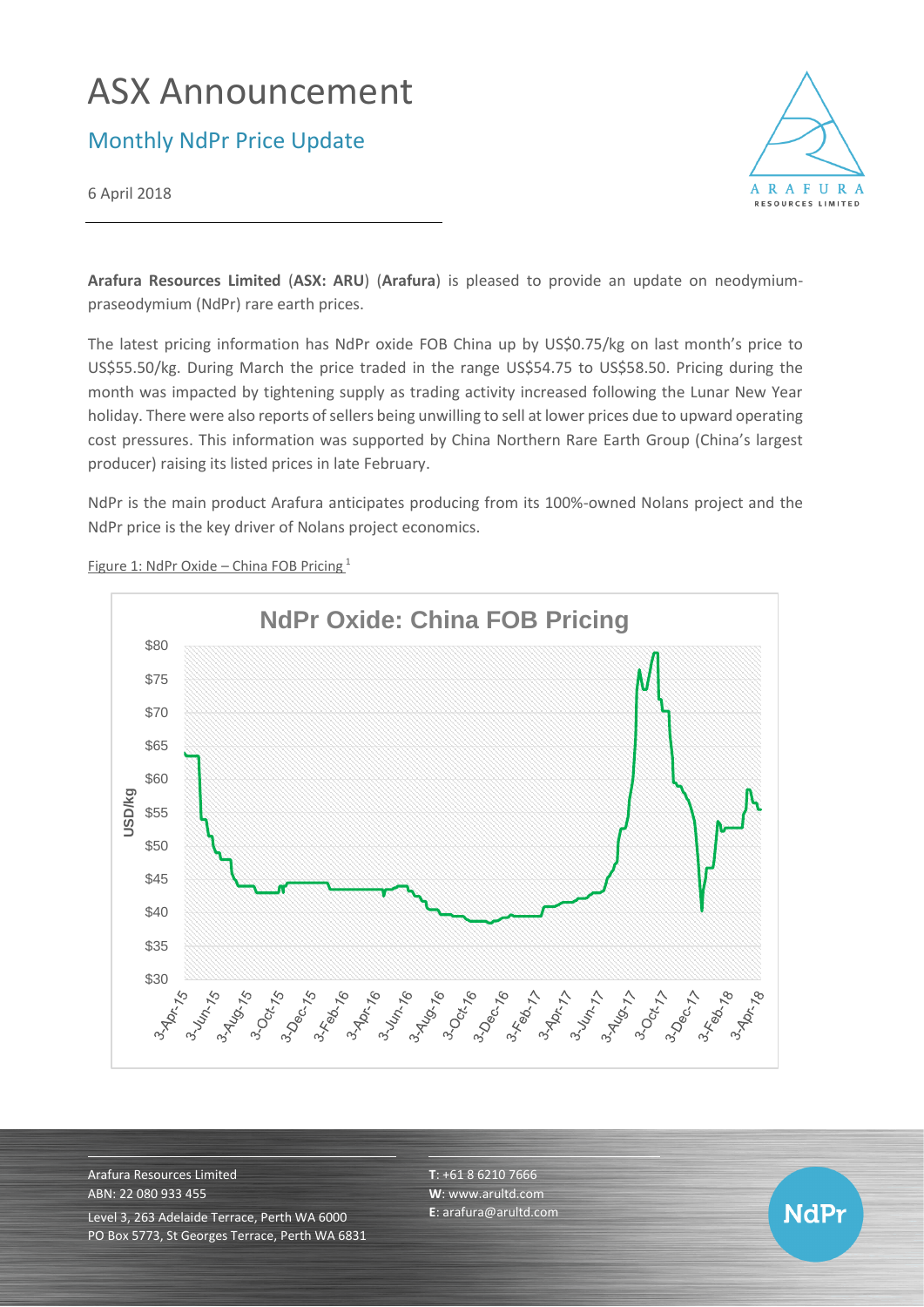## **Monthly NdPr Price Update**



### About NdPr

NdPr is in short supply globally and is the critical raw material in the manufacture of ultra-strong, highperformance NdFeB permanent magnets, which are used extensively in the automotive industry for electric components such as seats, mirrors, wipers, steering and braking.

Importantly, the compound has also emerged as a key enabler of hybrid and electric vehicles as highperformance magnets play a key role in electric traction motors. While traditional petrol or diesel combustion engine motor vehicles each use approximately 0.7 kg of NdPr oxide, electric or hybrid vehicles require an additional 1 kg.

The increasing shift towards hybrid and electric drivetrain technologies among the world's leading automotive manufacturers is expected to continue to positively influence market fundamentals for NdPr.

### About Arafura's Nolans NdPr Project <sup>2</sup>

Arafura's Nolans NdPr project, located 135 kilometres north-north-west of Alice Springs in Australia's Northern Territory, is supported by Mineral Resources of 56 million tonnes grading 2.6% total rare earth oxide (TREO) that contain approximately 382,000 tonnes of NdPr oxide. The project is forecast to produce 14,000 tonnes of TREO per annum, including 3,600 tonnes of NdPr oxide per annum, over a 30+ year mine life.

The Company is undertaking a comprehensive program of flowsheet piloting, has commenced a Definitive Feasibility Study, and awaits final environmental approval for the project from the Australian Government.

#### - ENDS -

| For further information contact: | <b>Media enquiries:</b>           |
|----------------------------------|-----------------------------------|
| Gavin Lockyer                    | Luke Forrestal                    |
| <b>Managing Director</b>         | <b>Media and Capital Partners</b> |
| T: +61 8 6210 7666               | M: +61 411 479 144                |

<sup>1</sup>*Market price information sourced from independent price reporting agency.*

<sup>2</sup>*Refer Arafura Resources ASX release 7 June 2017 for additional and qualifying information on the Mineral Resources that underpin the production target and provides the material assumptions on which the production target is based. Arafura confirms that all material*  assumptions underpinning the forecast financial information derived from its 14,000 tpa TREO production target and the production target *itself, continue to apply and have not materially changed since the 7 June 2017 release.*